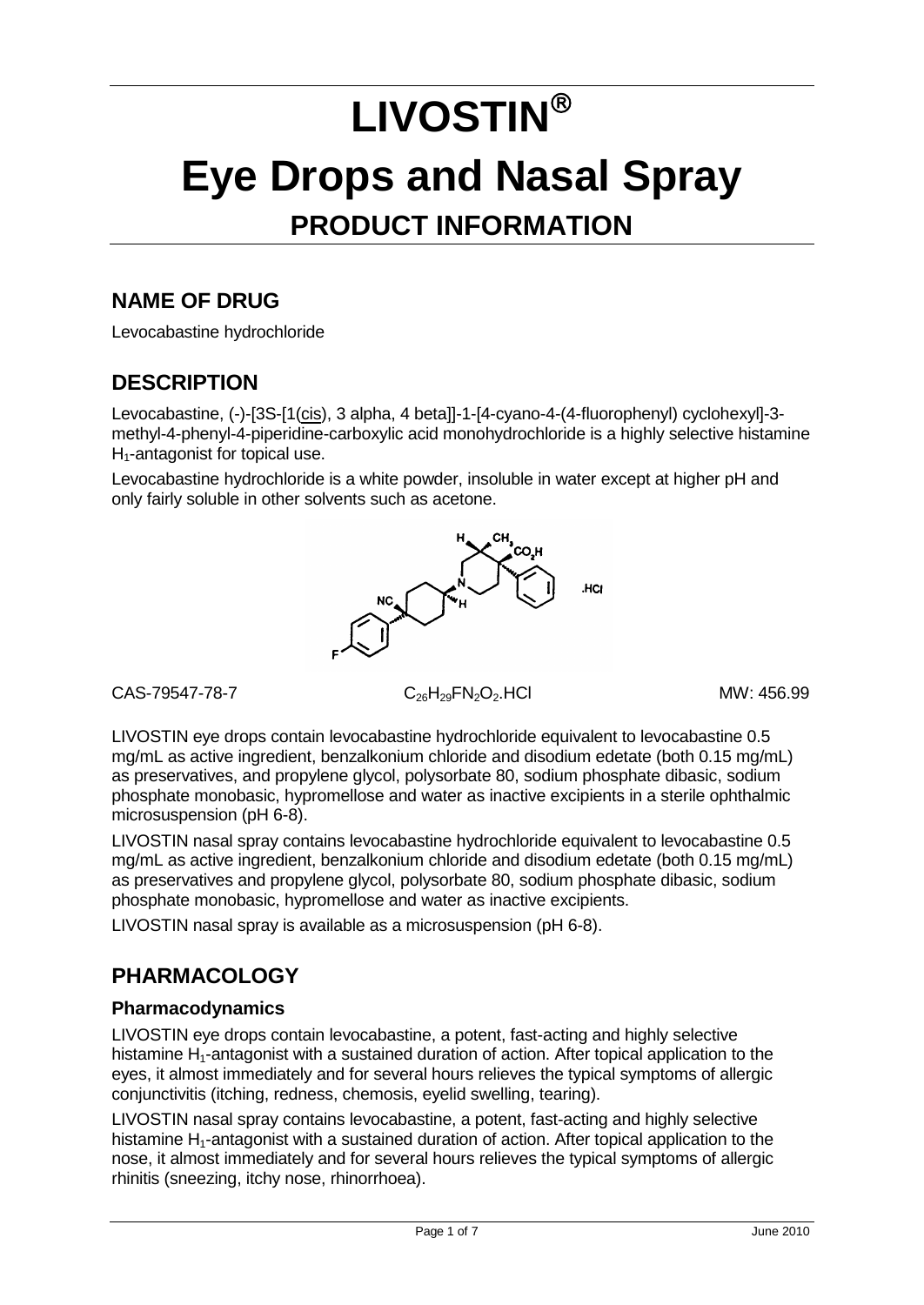## **Pharmacokinetics**

After intranasal and ocular application, the absorption of levocabastine is incomplete with a systemic bioavailability ranging from 60 to 80% for the nasal spray and from 30 to 60% for the eye drops. However, as the amount of levocabastine applied intranasally and ocularly is small, the levocabastine plasma concentrations achieved are very low. Steady-state concentrations of levocabastine are attained within 7 to 10 days following multiple dosage and are predictable from single-dose pharmacokinetics.

Levocabastine undergoes minimal hepatic metabolism, i.e. ester glucuronidation, and is predominantly cleared by the kidneys. 70% of the parent drug is recovered unchanged in the urine, and 10% of the dose is excreted in the urine as the acylglucuronide of levocabastine. The remaining 20% is excreted unchanged in the faeces.

After single intravenous dosing, levocabastine is rapidly distributed over the tissues, and the terminal half-life is 33 h. The total steady-state volume of distribution is 82 L (1.14 L/kg) with a total plasma clearance of 30 mL/min.

Given the extremely low plasma concentrations after ocular application, a dose adjustment is unlikely to be required in patients with renal impairment receiving levocabastine eye drops. However, dose reduction should be considered in patients with renal disease during prolonged treatment with levocabastine nasal spray. As hepatic metabolism of levocabastine is negligible, dose adjustments in patients with impaired hepatic function should not be necessary.

The plasma protein binding of levocabastine is 55% with albumin being the main binding protein.

Special populations (1, 2)

Elderly

In the elderly, after multiple nasal administrations of 0.4mg levocabastine for 14 days, the terminal half-life of levocabastine was increased by 15% and the peak plasma level was increased by 26%.

## Renal impairment

After a single oral dose of 0.5mg levocabastine in solution, the terminal half-life of levocabastine in moderate to severe renal impairment (Creatinine Clearance 10 – 50mL/min) increased from 36 hours to 95 hours. Overall exposure to levobabastine based on AUC was increased by 56%.

## **INDICATIONS**

**Eye Drops:** Symptomatic treatment of seasonal allergic conjunctivitis.

**Nasal Spray:** Symptomatic treatment of seasonal or perennial allergic rhinitis.

## **Clinical Studies**

Clinical studies have shown that LIVOSTIN eye drops and nasal spray are effective for the indications listed above. The duration of treatment with the eye drops alone was generally 2 - 4 weeks but lasted up to 3 months in two studies and 4 months in one study. Duration of treatment with the nasal spray alone was also generally 2 - 4 weeks, but lasted up to 10 weeks in some instances. The duration of treatment in studies using a combination of the eye drops and nasal spray was 8 weeks.

## **CONTRAINDICATIONS**

Hypersensitivity to any of the ingredients.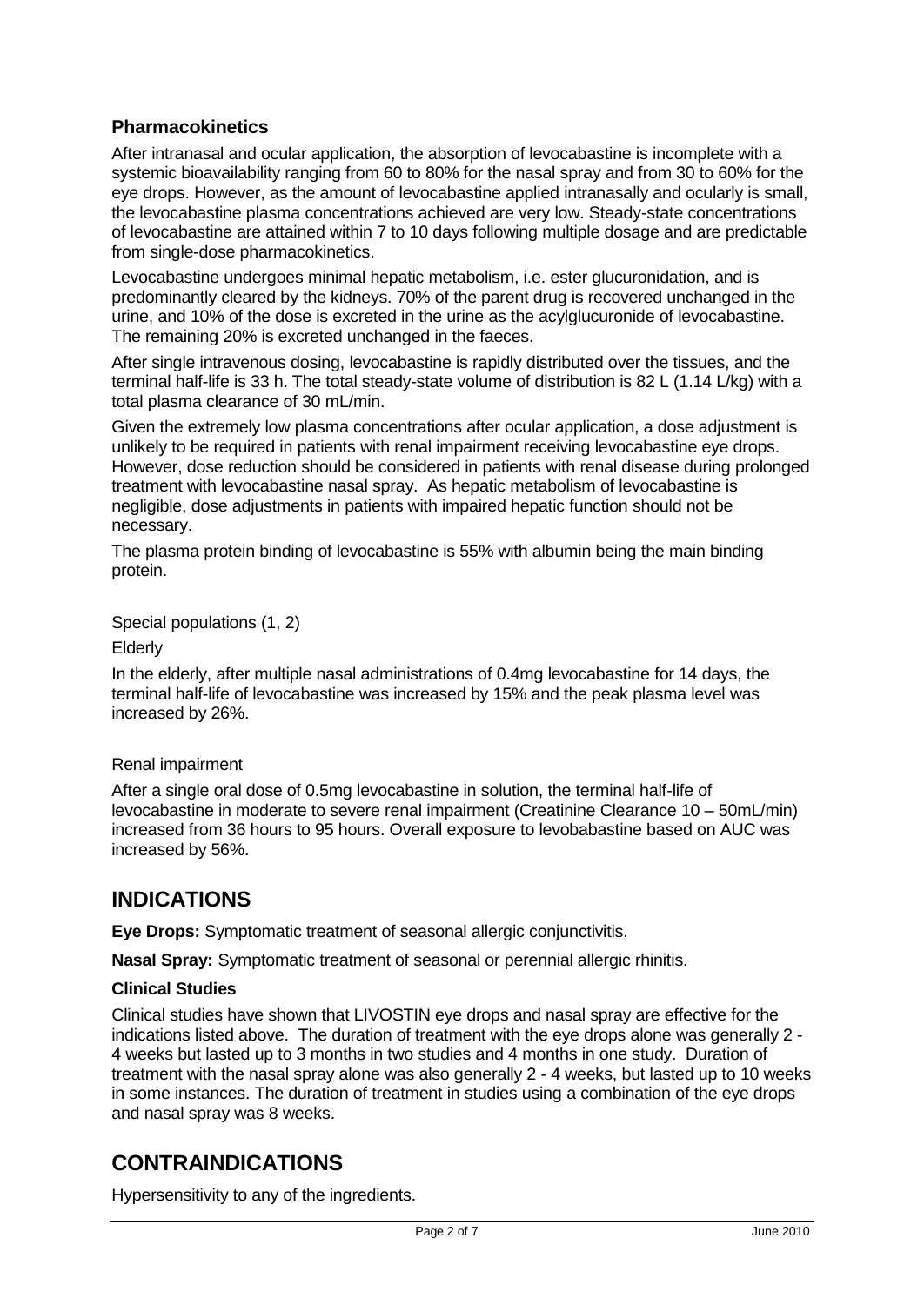# **PRECAUTIONS**

## **Use with caution in the following circumstances**

**Eye Drops:** As with all ophthalmic preparations containing benzalkonium chloride, patients are advised not to wear soft (hydrophilic) contact lenses while under treatment with LIVOSTIN eye drops.

## **Use in patients with renal impairment**

**Nasal Spray:** Limited data are availale on the use of oral levocabastine. Caution should be exercised when administering LIVOSTIN nasal spray to patients with renal impairment (refer to pharmacokinetics – renal impairement).

## **Paediatric use**

No data on use in children less than six years of age are available.

## **Carcinogenicity/mutagenicity**

In female mice, dietary administration of levocabastine for 20 months stimulated the development of pituitary adenomas and mammary adenocarcinomas. The no-effect dose level for the pituitary tumours was 3 mg/kg/day, but a no-effect dose level has not been established for the mammary tumours. In female rats, there was an equivocal increase in the incidence of mammary tumours at the highest dose level of 34 mg/kg/day administered in the diet for 24 months. There was no evidence of carcinogenic activity in male rats or mice. The mechanism of the carcinogenic effects of levocabastine in female mice (and possibly rats) may involve antagonism of dopamine  $D<sub>2</sub>$ -receptors in the pituitary gland and subsequent elevation of serum prolactin levels.

## **Use in pregnancy**

Pregnancy Category B3. In pregnant rats, levocabastine readily crossed the placental barrier and was distributed extensively in foetal tissues. Reproductive studies in mice and rats showed that levocabastine was embryolethal at oral doses greater than 40 mg/kg/day in both species, and teratogenic at oral doses greater than 40 mg/kg/day in mice and 20 mg/kg/day in rats. The main foetal malformations observed were open eyes in mice, and polydactyly, hydrocephalus, anophthalmia/microphthalmia, hydronephrosis and arthrogryposis in rats. There are limited postmarketing data on the use of LIVOSTIN eye drops or nasal spray in pregnant women. The risk for humans is unknown. Therefore, LIVOSTIN eye drops and nasal spray should not be used during pregnancy.

## **Use in lactation**

Based on determinations of levocabastine concentrations in saliva and breast milk in a nursing woman, who received a single oral dose of 0.5mg levocabastine, it is expected that approximately 0.6% of the total intranasally and approximately 0.3% of the total ophthalmically administered dose of levocabastine may be transferred to a nursing infant. However, due to the limited nature of the clinical and experimental data, it is recommended that LIVOSTIN nasal spray or eye drops be avoided in breast-feeding mothers.

## **Interactions with other drugs**

No interactions have been seen with LIVOSTIN eye drops. With LIVOSTIN nasal spray there were no reports of interaction with alcohol in clinical trials. In psychomotor performance studies there was no significant potentiation of the effects of alcohol on performance and subjective test measures with LIVOSTIN nasal spray used at normal doses.

## *Pharmacokinetic interactions*

The decongestant oxymetazoline may transiently reduce the absorption of nasal levocabastine.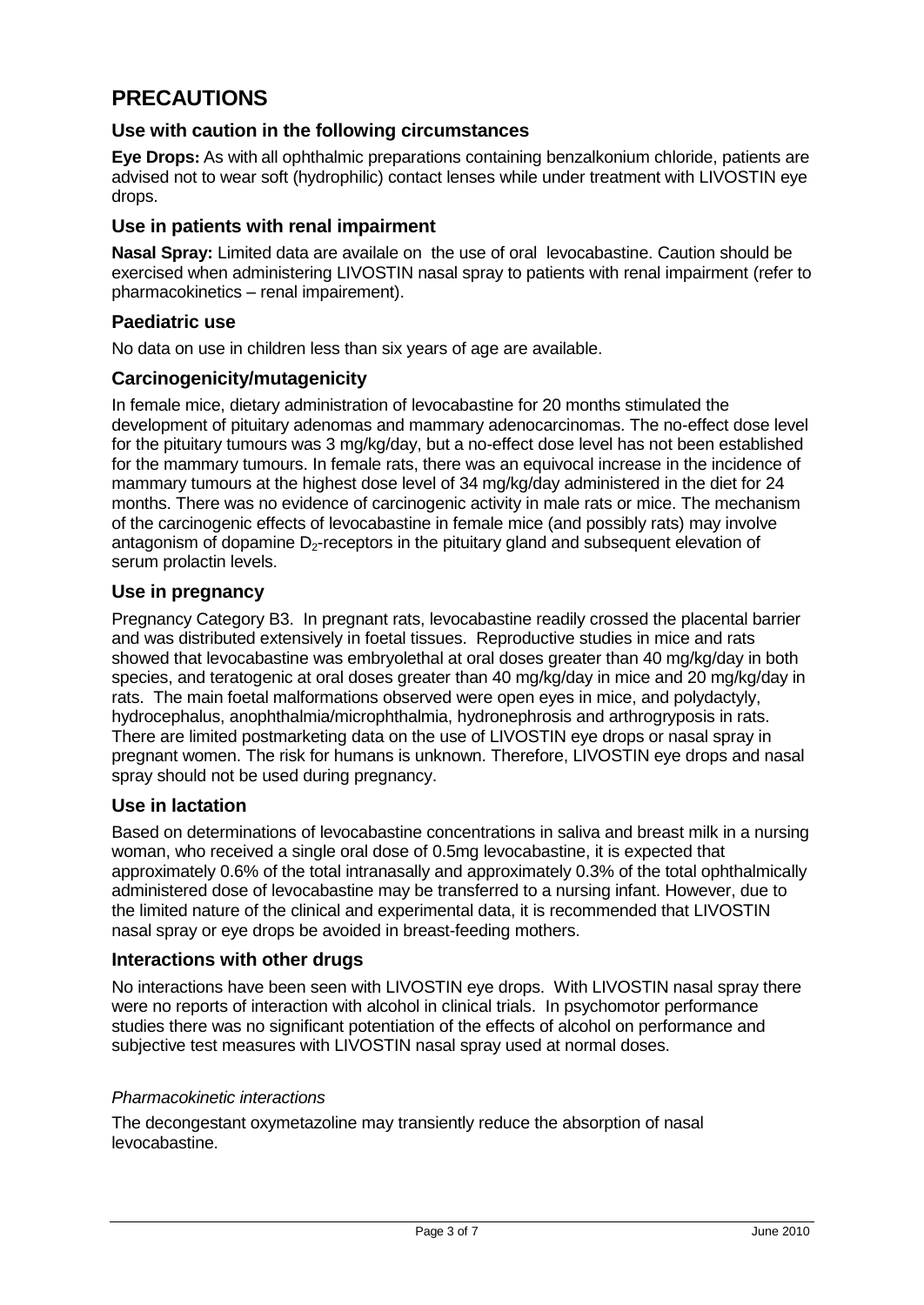Co-administration of the CYP3A4 inhibitors ketoconazole (200mg) and erythromycin (333mg) as a single dose had no impact on the pharmacokinetics of intranasal levocabastine.

Intranasal levocabastine did not change the pharmacokinetics of loratadine .

## **Instructions to the patient**

Activities requiring alertness: In clinical trials there was no significant difference in the incidence of slowed patient reactions with LIVOSTIN compared to placebo and active comparator drugs. LIVOSTIN, therefore, would not be expected to interfere with the ability to drive a motor vehicle or operate machinery. Should drowsiness occur, caution is advised.

## **ADVERSE REACTIONS**

## **Clinical Trial Data**

## **Eye Drops:**

The safety of LIVOSTIN eye drops was evaluated in 508 subjects who participated in 4, placebo-controlled clinical trials and one open-label clinical trial. All adverse drug reactions (ADRs) reported by subjects in LIVOSTIN eye drops clinical trials are presented in Table 1.

| Table 1: Adverse Drug Reactions Reported by LIVOSTIN Eye Drops Treated Subjects in 5<br><b>Clinical Trials</b> |                                      |                              |
|----------------------------------------------------------------------------------------------------------------|--------------------------------------|------------------------------|
| MedDRA System Organ Class<br>MedDRA PT                                                                         | <b>LIVOSTIN</b><br>$(n=508)$<br>$\%$ | Placebo<br>$(n=178)$<br>$\%$ |
| <b>Eye Disorders</b><br>Eye Irritation                                                                         | 11.6                                 | 4.5                          |

## **Nasal Spray:**

The safety of LIVOSTIN nasal spray was evaluated in 2328 subjects who participated in 12 double-blind, placebo-controlled clinical trials. Adverse drug reactions (ADRs) reported in ≥1% of subjects in these trials are presented in Table 2.

| Table 2: Adverse Drug Reactions Reported by ≥1% LIVOSTIN Nasal Spray Treated Subjects in<br>12 Double-Blind, Placebo-Controlled Clinical Trials |                                  |                                   |
|-------------------------------------------------------------------------------------------------------------------------------------------------|----------------------------------|-----------------------------------|
| <b>MedDRA System Organ Class</b><br>MedDRA PT                                                                                                   | <b>LIVOSTIN</b><br>(n=2328)<br>% | <b>Placebo</b><br>$(n=1537)$<br>% |
| <b>Gastrointestinal Disorders</b><br>Nausea                                                                                                     | 1.3                              | 1.2                               |
| <b>General Disorders and</b><br><b>Administrative Site Conditions</b><br>Fatigue<br>Pain                                                        | 2.1<br>1.2                       | 0.9<br>0.9                        |
| <b>Infections and Infestations</b><br>Sinusitis                                                                                                 | 1.8                              | 0.9                               |
| <b>Nervous System Disorders</b><br>Headache<br>Somnolence<br><b>Dizziness</b>                                                                   | 10.1<br>2.1<br>1.3               | 11.9<br>0.8<br>0.9                |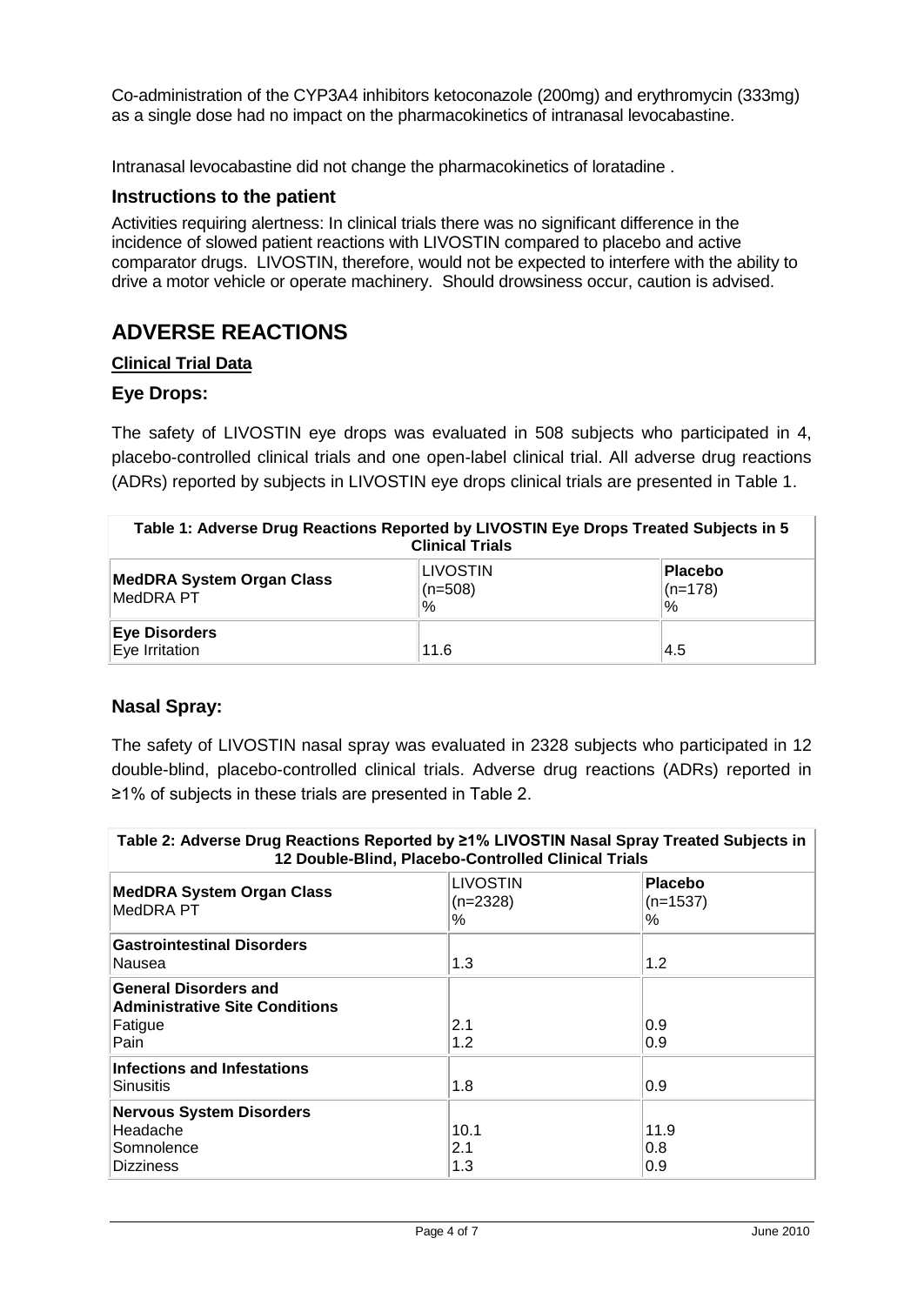| <b>Respiratory, Thoracic, and</b><br><b>Mediastinal Disorders</b><br>Pharyngolaryngeal pain<br>Epistaxis | 2.9<br>1.6 | 2.3<br>1.0 |
|----------------------------------------------------------------------------------------------------------|------------|------------|
| Cough                                                                                                    | .1.7       | 1.3        |
|                                                                                                          |            |            |

Additional ADRs reported for <1% of LIVOSTIN Nasal Spray treated subjects in the 12 clinical trials are presented in Table 2.

#### **Table 2: Adverse Drug Reactions Reported by <1% LIVOSTIN Nasal Spray Treated Subjects in 12 Double-Blind, Placebo-Controlled Clinical Trials**

## **MedDRA System Organ Class**

MedDRA PT

#### **General Disorders and Administrative Site Conditions**

Application site irritation Application site pain Application site dryness Application site burn Application site discomfort

#### **Respiratory, Thoracic, and Mediastinal Disorders**

Nasal discomfort Nasal congestion

#### **Postmarketing Data**

Additional adverse drug reactions first identified during postmarketing experience with LIVOSTIN eye drops and nasal spray are included in Table 3 (nasal spray) and Table 4 (eye drops). Because these reactions are reported voluntarily from a population of uncertain size, it is not always possible to reliably estimate their frequency or establish a causal relationship to drug exposure. Therefore, the frequencies are provided according to the following convention (3,4):

Very Common : ≥ 1/10 Common: ≥ 1/100 and < 1/10 Uncommon: ≥ 1/1000 and < 1/100 Rare: ≥ 1/10000 and < 1/1000 Very rare: ≥ 1/10000, including isolated reports

In the tables below ADR's are presented by frequency category based on incidence in clinical trials or epidemiology studies when known.

#### **Table 3: Adverse Drug Reactions Identified During Postmarketing Experience with LIVOSTIN Eye Drops by Frequency Category Estimated from Spontaneous Reporting Rates**

| <b>Eye Disorders</b><br>Very Rare                                     | Eye pain, Conjunctivitism Eyelid oedema, Eye<br>swelling, Blepharitis, Ocular hyperaemia, Vision<br>blurred |
|-----------------------------------------------------------------------|-------------------------------------------------------------------------------------------------------------|
| <b>General Disorders and</b><br><b>Administrative Site Conditions</b> |                                                                                                             |

Very Rare Application site reaction including eye burning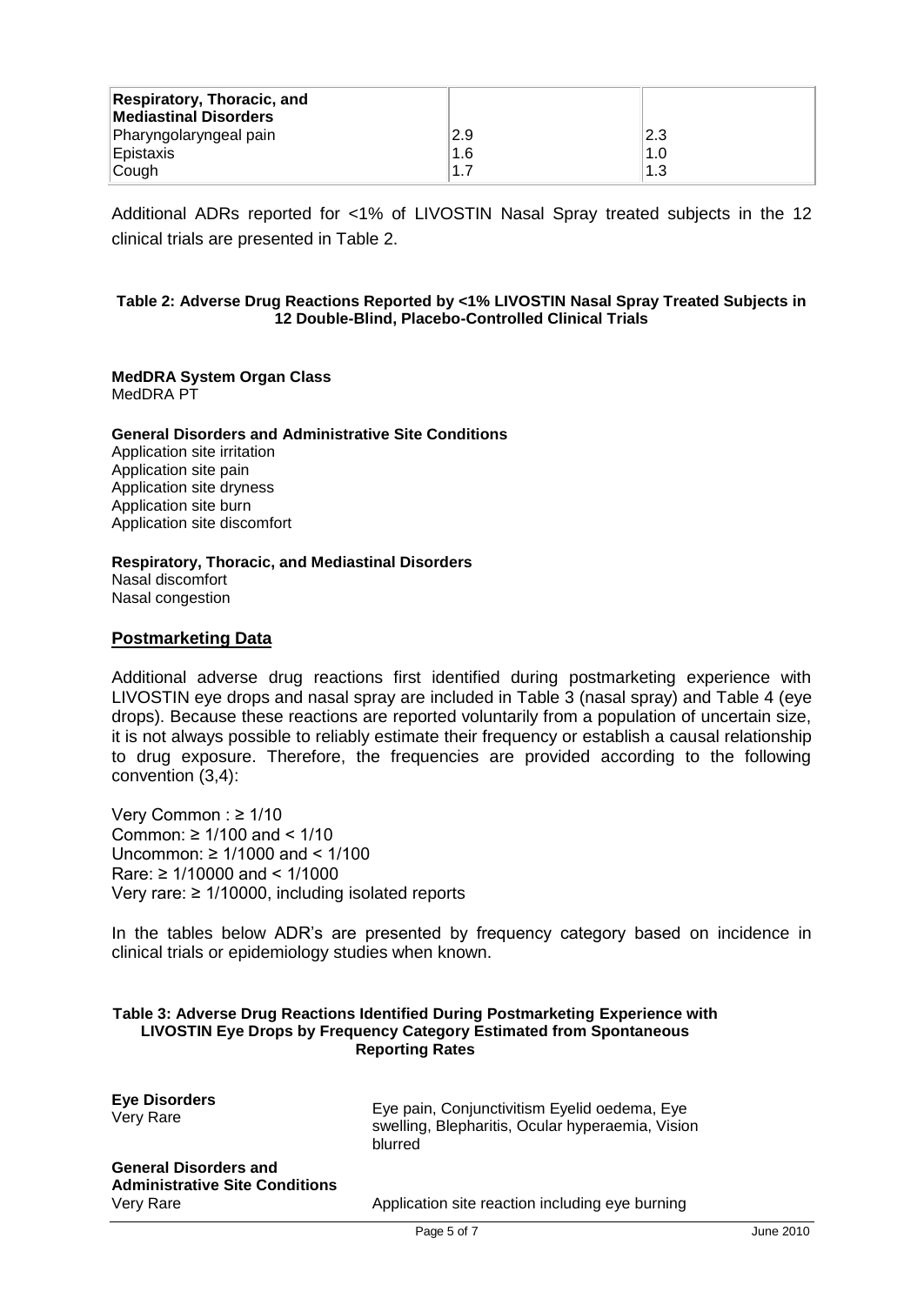sensation, eye redness, eye pain, eye swelling, eye itching, watery eyes and vision blurred. **Immune System Disorders** Immune System Disorders<br>Very Rare<br>Very Rare **Skin and Subcutaneous Tissue Disorders** Very Rare **Nervous System Disorders** Very Rare Contact dermatitis, Urticaria Headache **Table 4: Adverse Drug Reactions Identified During Postmarketing Experience with LIVOSTIN Nasal Spray by Frequency Category Estimated from Spontaneous Reporting Rates Cardiac Disorders** Very Rare Tachycardia **Eye Disorders** Very Rare **Exercise Exercise Serverse Exercise Contracts** Evelid Oedema **General Disorders and Administrative Site Conditions** Very Rare Malaise **Immune System Disorders** Very Rare **Hypersensitivity Respiratory, Thoracic, and Mediastinal Disorders** Very Rare **Bronchospasm, Dyspnoea, Nasal** oedema

## **DOSAGE AND ADMINISTRATION**

**As LIVOSTIN eye drops and nasal spray are available as a microsuspension, the bottle should be shaken before each application.**

## **Eye Drops:**

Adults and children 6 years of age and over: the usual dose is one drop of LIVOSTIN eye drops per eye, twice daily. If necessary, the dose may be increased to one drop 3 to 4 times daily. The bottle should be well shaken before use. The duration of treatment should be limited to 8 weeks.

Systemic absorption of levocabastine is very low. However, the systemic absorption of drugs from ophthalmic solutions can be minimised by pressure on the tear duct immediately after application.